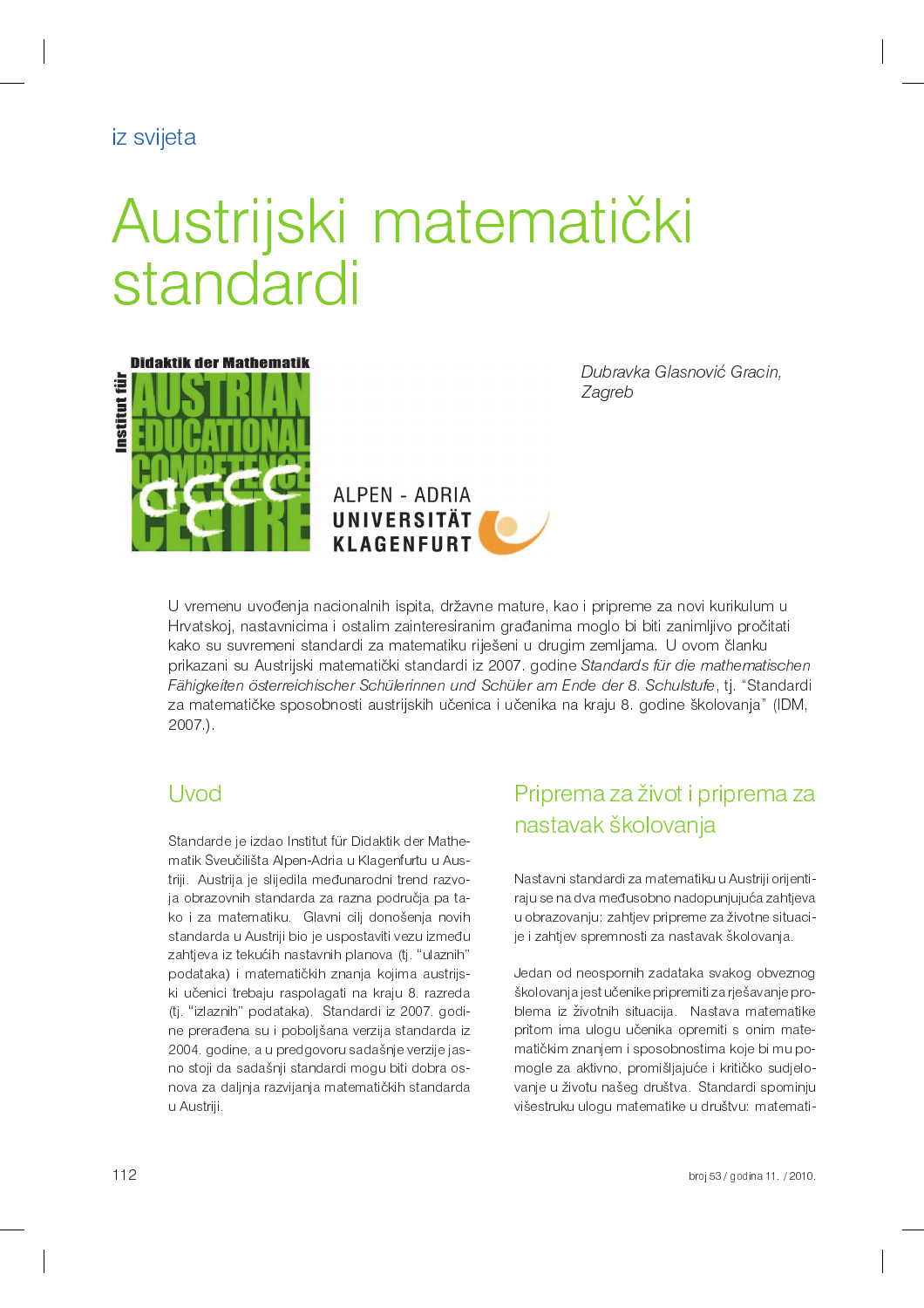ku kao inventar svijeta u kojem živimo, matematiku kao sredstvo ljudske komunikacije, matematiku kao sredstvo shvaćanja i konstrukcije te matematiku kao misaonu tehnologiju.

Na kraju osme godine školovanja u Austriji se ne provodi nacionalno testiranje znanja, već se spremnost za nastavak školovanja fokusira na ona matematička znanja i sposobnosti koja su potrebna kao baza za daljnju matematičku naobrazbu. Ta se spremnost u prvom redu odnosi na izgradnju čvrste baze u poznavanju osnovnih matematičkih pojmova i ideja te razvijanju matematičkog mišljenja. Tako spremnost za nastavak školovanja obuhvaća, primjerice, shvaćanje pojma funkcije te linearne funkcije, zatim shvaćanje što je to zapravo jednadžba i njoj ekvivalentna jednadžba, poimanje što je to definicija, što je teorem a što dokaz i sl.

## Matematičke kompetencije

Austrijski matematički standardi jasno definiraju svaki važan pojam koji se spominje u dokumentu. Tako se definiraju kompetencije općenito, a zatim i matematičke kompetencije. Kompetencije se definiraju kao dugotrajno raspoložive kognitivne sposobnosti koje se trebaju razviti kod učenika i osposobiti ga za vježbanje određene radnje u raznim situacijama, kao i spremnost da se te sposobnosti adekvatno primijene.

Matematičke kompetencije su kompetencije koje se odnose na matematičke aktivnosti, matematičke sadržaje i vrstu kompleksnosti potrebnih povezivanja među njima. Standardi stoga prikazuju matematičke kompetencije u trima dimenzijama: dimenziji matematičkih aktivnosti (tj. što će se u zadatku raditi), sadržajnoj dimenziji (tj. čime će se baratati) te dimenziji kompleksnosti (koja se odnosi na vrstu i stupanj povezivanja). Svaka se dimenzija pritom dijeli na različite podvrste. Matematički sadržaj može se, primjerice, odnositi na geometriju, statistiku itd. Aktivnosti mogu, primjerice, biti računanje, prikazivanje, argumentiranje, dokazivanje itd. Model matematičkih kompetencija može se prikazati i slikom 3 (izvor: IDM, 2007., str 9.).



Model matematičkih kompetencija:

Tako se matematički zadatak, u kojem se traži matematička kompetencija računanja duljine hipotenuze u zadanom pravokutnom trokutu, odnosi na geometriju (sadržajna dimenzija), računanje (dimenzija matematičke aktivnosti) te reproduktivno znanje Pitagorina poučka (najniži stupanj dimenzije kompleksnosti).

Matematički standardi do završetka 8. razreda odnose se na podskup matematičkih kompetencija kojima trebaju vladati učenici na kraju osme godine svog obaveznog školovanja. Oni se naslanjaju na vrijedeći nastavni plan iz matematike i gore opisani model matematičkih kompetencija.

Sada ćemo pobliže opisati sve tri dimenzije matematičkih kompetencija. To su matematičke aktivnosti, matematički sadržaji i kompleksnost.

## Matematičke aktivnosti

U austrijskim obrazovnim standardima naglašene su četiri osnovne matematičke aktivnosti koje se pokazuju značajnima tijekom prvih osam godina obveznog matematičkog školovanja. One uključuju razne originalne matematičke, kao i izvanmatematičke misaone aktivnosti. To su (1) prikazivanje i modeliranje, (2) računanje i operiranje, (3) interpretiranje te (4) argumentiranje i obrazlaganje.

Prikazivanje se odnosi na "prebacivanje" danih matematičkih podataka u drugi matematički oblik. Tu se, primjerice, ubrajaju crtanja ili skiciranja te prebacivanja iz jednog prikaza u drugi (tablični,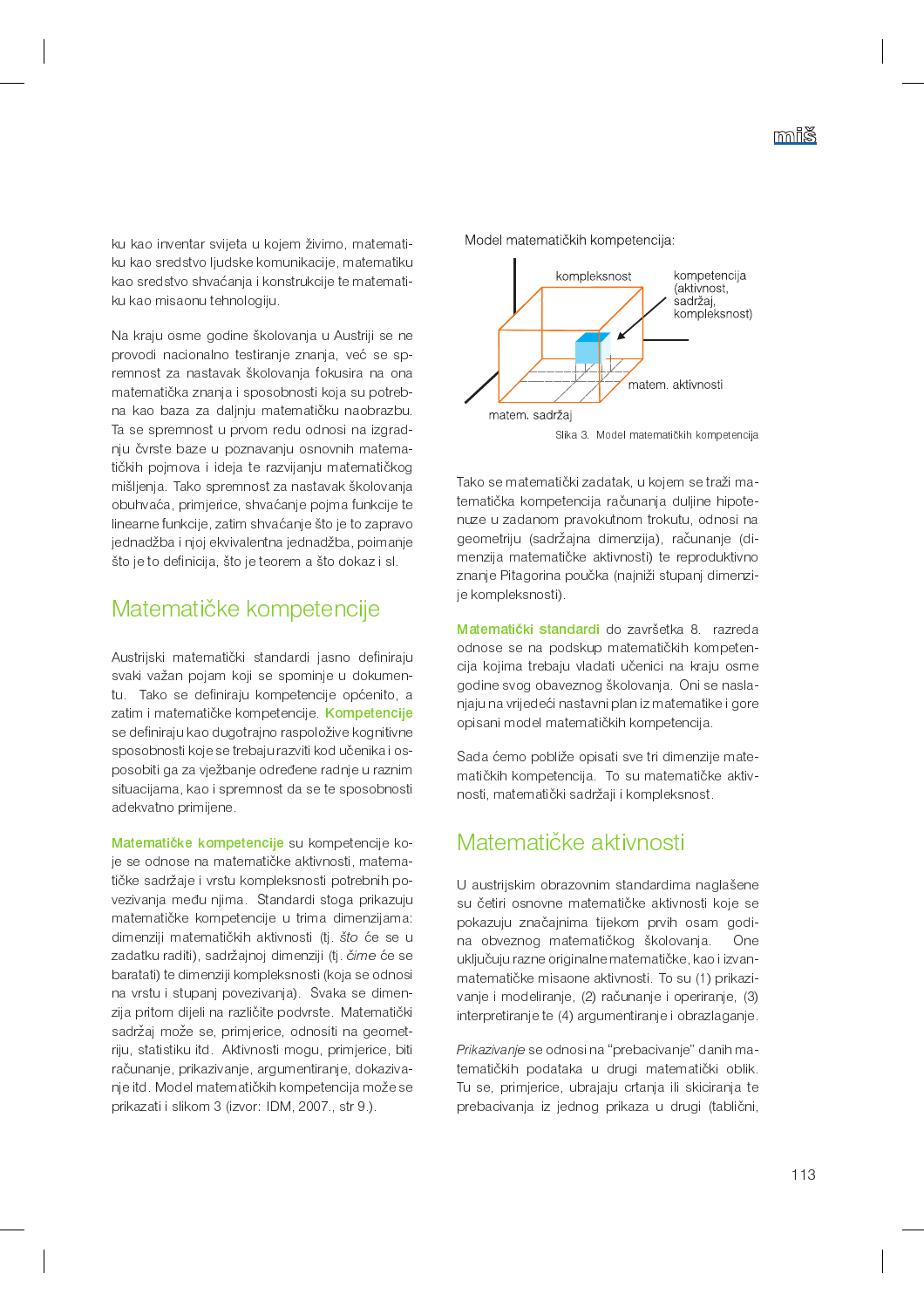## iz svijeta

stupčasti, linijski, kružni i sl.) Modeliranje se ovdje odnosi na prepoznavanje relevantnih matematičkih odnosa iz danog zadatka i odabiru pripadnih matematičkih sredstava (pojmova, oblika prikazivanja u matematičkom obliku, tehnologije i sl.) te postupka rješavanja s ciljem uspješnog rješavanja problema.

Računanje se odnosi na provođenje elementarnih računskih operacija s konkretnim ili općim brojevima. Operiranje se odnosi na korektno, smisleno i efikasno provođenje računskih ili konstrukcijskih koraka. Uz provođenje osnovnih računskih operacija, računanje se može odnositi i na pretvaranja mjernih jedinica, umetanja vrijednosti u izraze, transformiranja izraza, rješavanje jednadžbi, procjenu rezultata, aproksimacije i približna računanja te provođenja elementarnih geometrijskih konstrukcija.

Interpretiranje se odnosi na prepoznavanje odnosa i relevantnih podataka danih u obliku matematičkih prikaza (grafičkih, simboličkih) i na njihovo tumačenje u danom kontekstu. Interpretiranje obuhvaća očitavanje podataka s grafičkih ili simboličkih prikaza i njihovo tumačenje u danom kontekstu, te raspoznavanje točnih od netočnih interpretacija.

Argumentiranje se odnosi na opisivanje matematičkih aspekata koji govore u prilog ili protiv neke određene odluke. Argumentiranje zahtijeva konkretnu i adekvatnu primjenu matematičkih odnosa i svojstava, matematičkih pravila, kao i pravilnu uporabu matematičkog jezika. Obrazlaganje se odnosi na niz istina koje vode do određenih zaključaka.

## Matematički sadržaji

Matematički sadržaji, prema trenutačno vrijedećem austrijskom nastavnom programu, jesu u standardima podijeljeni u četiri kategorije: (1) brojeve i mjere; (2) varijable i funkcijske ovisnosti; (3) geometrijske oblike i tijela; (4) statističke prikaze i veličine. Primijetimo da u ovoj podjeli nema vjerojatnosti jer ona nije dio trenutačno vrijedećeg nastavnog plana u Austriji do 8. godine školovanja.

Brojevi obuhvaćaju prirodne, cijele, racionalne i iracionalne brojeve, zatim racionalne brojeve u razlo-

mačkom i decimalnom prikazu, načine pisanja potencija s cjelobrojnim eksponentom, korijene, postotke, kamate te poznavanje računskih operacija i pravila računanja s brojevima. Mjere se odnose na poznavanje mjernih jedinica za duljinu, površinu, obujam, masu, vrijeme te neke složene mjerne jedinice.

Varijable i funkcijske ovisnosti odnose se na poznavanje pojmova varijabli i izraza, jednostavnijih jednadžbi i nejednadžbi, sustava linearnih jednadžbi s dvjema nepoznanicama, razne prikaze funkcijskih ovisnosti, linearnu funkciju te proporcionalnost *i* obrnutu proporcionalnost.

Geometrijski oblici i tijela odnose se na poznavanje osnovnih geometrijskih pojmova, jednostavnijih geometrijskih likova i tijela, te njihovih osobina i prikaza. Tu se, primjerice, ubrajaju pojmovi poput točke, pravca, ravnine, polupravca, kuta, usporednice i okomice, trokuta, četverokuta, kruga, kocke, kvadra, prizme, piramide, valjka, stošca i kugle. Potrebno je i poznavanje pojma simetrije i sličnosti, Pitagorina poučka, te osnovnih geometrijskih formula za opseg, površinu, oplošje i obujam.

Statistički prikazi i veličine obuhvaćaju poznavanje grafičkih i tabličnih prikaza statističkih veličina, apsolutnu i relativnu frekvenciju, aritmetičku sredinu, medijan, kvartil i rangove.

## Kompleksnost zadataka

Austrijski standardi, uz matematičke aktivnosti i sadržaj, naglašavaju dimenziju kompleksnosti pojedinog zadatka. Naime, neki zadaci zahtijevaju samo direktnu primjenu poznavanja nekog pojma, pravila ili postupka, tj. jednostavne matematičke radnje. Drugi će pak zadaci zahtijevati određenu kombinaciju i povezivanje više matematičkih pojmova, pravila ili postupaka, dok će treći zahtijevati promišljanje o svojstvima i odnosima koji nisu neposredno vidljivi iz danog zadatka. Stoga se dimenzija kompleksnosti u matematičkim standardima sastoji od triju područja: (1) primjene osnovnih znanja i vještina; (2) uspostavljanja povezivanja; (3)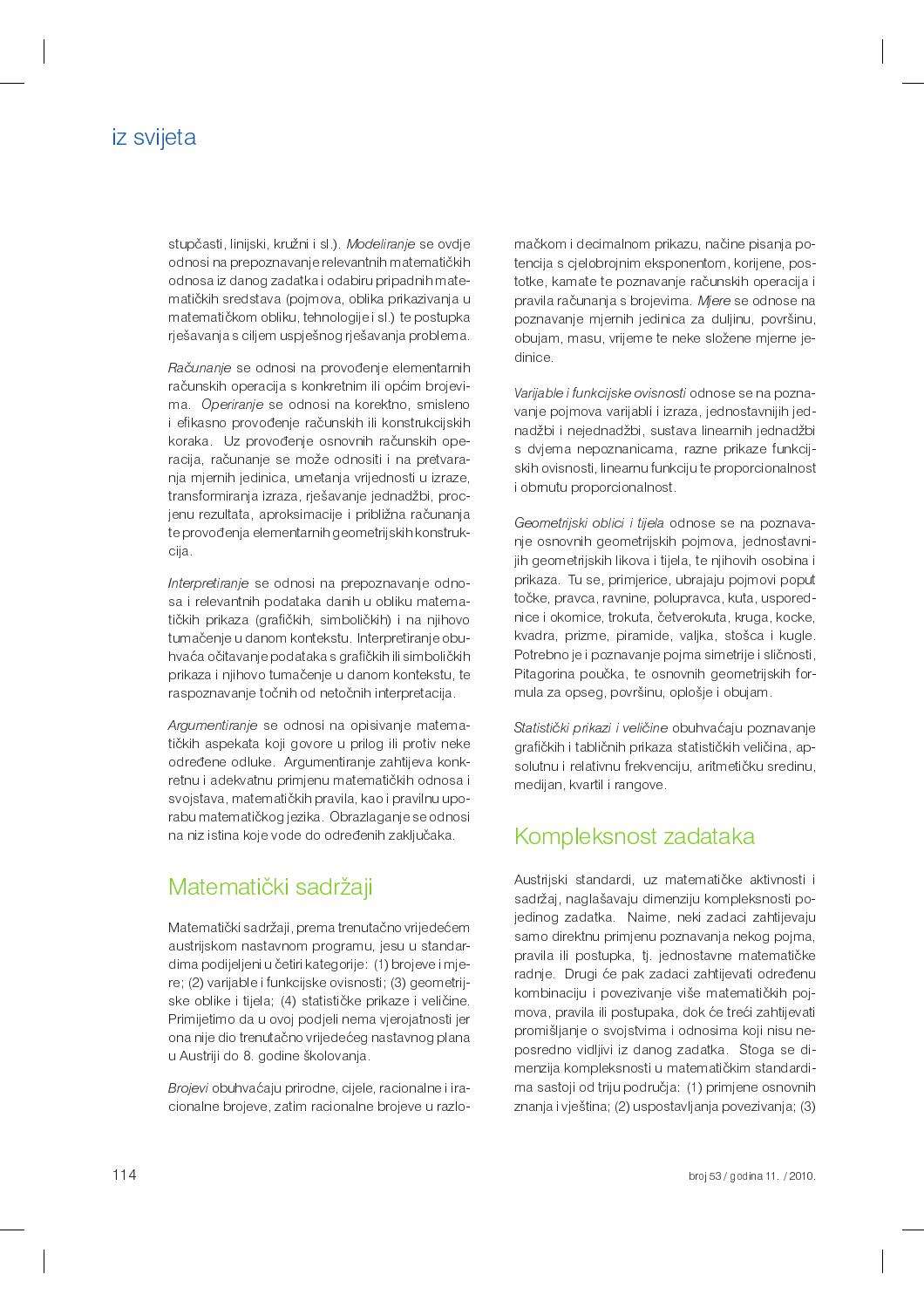primjene refleksivnog znanja. Standardi također naglašavaju da se kompleksnost nekog zadatka odnosi na objektivne zahtjeve te da ona nije mjera za subjektivnu ili psihometrijsku težinu zadatka.

Primjena osnovnih znanja i vještina odnosi se na reprodukciju ili direktnu primjenu osnovnih matematičkih pojmova, teorema, postupaka ili prikaza.

Uspostavljanje povezivanja potrebno je kada je zadatak kompleksnije prirode pa zahtijeva povezivanje više pojmova, poučaka, postupaka ili prikaza, ili pak treba povezati različite matematičke radnje u cjelinu kako bi se riješio problem.

Refleksija se odnosi na promišljanje o odnosima koji nisu neposredno vidljivi iz danih matematičkih činjenica. Ona obuhvaća promišljanje o matematičkim postupcima, dobrim i lošim stranama određenog prikaza, o matematičkim modelima u određenom kontekstu, kao i promišljanje o danim interpretacijama, argumentiranjima ili dokazima. Refleksivno znanje odnosi se na razvijeno znanje o matematici s pomoću odgovarajućih misaonih procesa.

## Konkretizacija standarda kroz zadatke

Nakon teorijskog uvoda autori standarda nude 48 matematičkih zadataka u kojima se traže različite matematičke kompetencije kojima bi trebali vladati učenici nakon završene osme godine školovanja. Ti su zadaci konkretizacija trodimenzionalnog modela u standardima jer pokazuju na primjerima kako se kompetencije iznose kroz aktivnosti, sadržaje i kompleksnost. S druge strane, ti zadaci prikazuju i standardizirane kompetencije jer daju smjernice na matematičke zahtjeve u austrijskim standardnim testovima. Zadaci su koncipirani tako da austrijskim nastavnicima daju odgovor kojim bi to znanjima i sposobnostima njihovi učenici trebali vladati na kraju osme godine školovanja. Oni uz sadržaj, aktivnosti i kompleksnost raznovrsno zastupaju i različite kontekste, kao i razne oblike pitanja. Ovdje donosimo neke od tih zadataka. Svih 48 zadataka čitatelj može naći na web stranici navedenoj u literaturi (IDM, 2007.) na kraju članka.

#### Zadatak 1: Potencije

Sadržaj: Brojevi i mjere

Aktivnosti: Argumentiranje, obrazlaganje

Kompleksnost: Primjena osnovnih znanja i sposobnosti

Dan je sljedeći izraz: 
$$
\frac{5^5}{5^3} = 5^2.
$$

Pokaži da gornja tvrdnja vrijedi!

Rješenje:

$$
\frac{5^5}{5^3} = \frac{5 \cdot 5 \cdot 5 \cdot 5 \cdot 5}{5 \cdot 5 \cdot 5} = 5^2.
$$

Napomene uz rješenje:

Dokaz u danom rješenju izvodi se s pomoću definicije potencije. Prijelaz iz koraka 2 na korak 3 zahtijeva poznavanje skraćivanja razlomaka.

Ostala također točna rješenja:

Dokaz preko računanja i primjene potenciranja:  $rac{5^5}{5^3} = \frac{3125}{125} = 25 = 5^2$ 

Dokaz preko pravila za dijeljenje potencija s istom<br>bazom:  $\frac{5^5}{5^3} = 5^{5-3} = 5^2$ .

#### Zadatak 21

Sadržaj: Geometrijski oblici i tijela

Aktivnosti: Interpretiranje

Kompleksnost: Primjena osnovnih znanja i sposobnosti

Bačva oblika valjka visoka je 82 cm i ima promjer 82 cm. Bačva je do polovice napunjena vodom. Što je prikazano izrazom  $\left(\frac{82}{2}\right)^2 \cdot \pi$ ?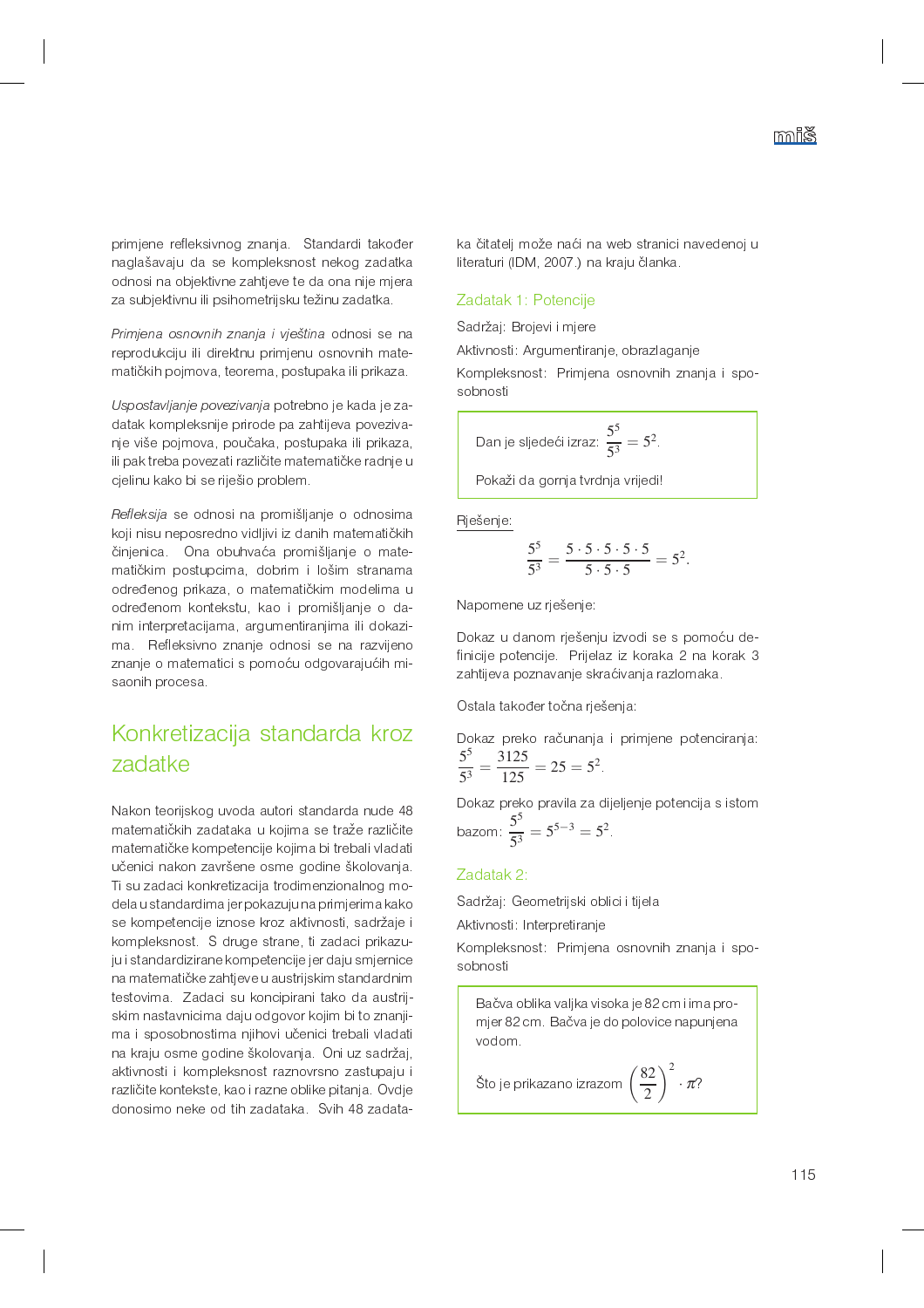## iz svijeta

(Stavi križić ispred točnog odgovora.)

- o Obujam bačve
- o Oplošje bačve
- o Obujam vode u bačvi
- o Površina plašta bačve
- o Površina baze bačve
- o Opseg baze bačve

#### Rješenje:

Izraz  $\left(\frac{82}{2}\right)^2 \cdot \pi$  odnosi se na površinu baze bačve.

#### Zadatak 3: Frekvencija

Sadržaj: Varijable i funkcijske ovisnosti Aktivnosti: Računanje, operiranje Kompleksnost: Uspostavljanje povezivanja

Frekvencija radiovala može se izračunati s pomoću sljedeće formule:

$$
f = \frac{c}{l}.
$$

 $f$  – frekvencija u Herzima (titraji u sekundi)

 $c$  – brzina širenja vala u m/s

 $d$  – duljina vala u metrima

Podatak "Ö3 na 99,9 UKW" znači da se radiopostaja Ö3 emitira s frekvencijom od 99,9 MHz, a to je 99,9 milijuna Herza. Radiovalovi imaju brzinu širenja od 300000 km/s.

Kolika je duljina tog radiovala?

#### Rješenje:

#### $l = 3,003$  m.

Napomena uz rješenje: Zaokruživanje na 3 m smatra se točnim rješenjem.

#### Zadatak 4: Koalicije

Sadržaj: Statistički prikazi i veličine Aktivnosti: Prikazivanje, modeliranje Kompleksnost: Primjena refleksnog znanja Stranke parlamenta često se udružuju u tzv. koalicije (zajedništva) s drugim strankama. kako bi zajedno raspolagale većinom mandata (većinom glasova) u parlamentu.

Želimo s pomoću grafičkog prikaza raspodjele mandata u nekom parlamentu prosuditi koje bi koalicije mogle imati većinu u parlamentu.

Zašto nam je za to kružni dijagram prikladniji od stupčastog?

#### Rješenje:

Zato što s pomoću kružnog dijagrama možemo vidljivo prepoznati koje stranke mogu imati udio veći od 50%. S pomoću stupčastog dijagrama udio u cjelini u pravilu nije neposredno vidljiv.

#### Zadatak 5: Cijene razgovora mobitelom

Sadržaj: Varijable i funkcijske ovisnosti Aktivnosti: Interpretiranje Kompleksnost: Uspostavljanje povezivanja

Telefonska kompanija nudi nove cijene razgovora mobilnim telefonima. Iz danoga grafa možemo pročitati nove tarife za jedan mjesec.

Koliko iznosi cijena razgovora po minuti?